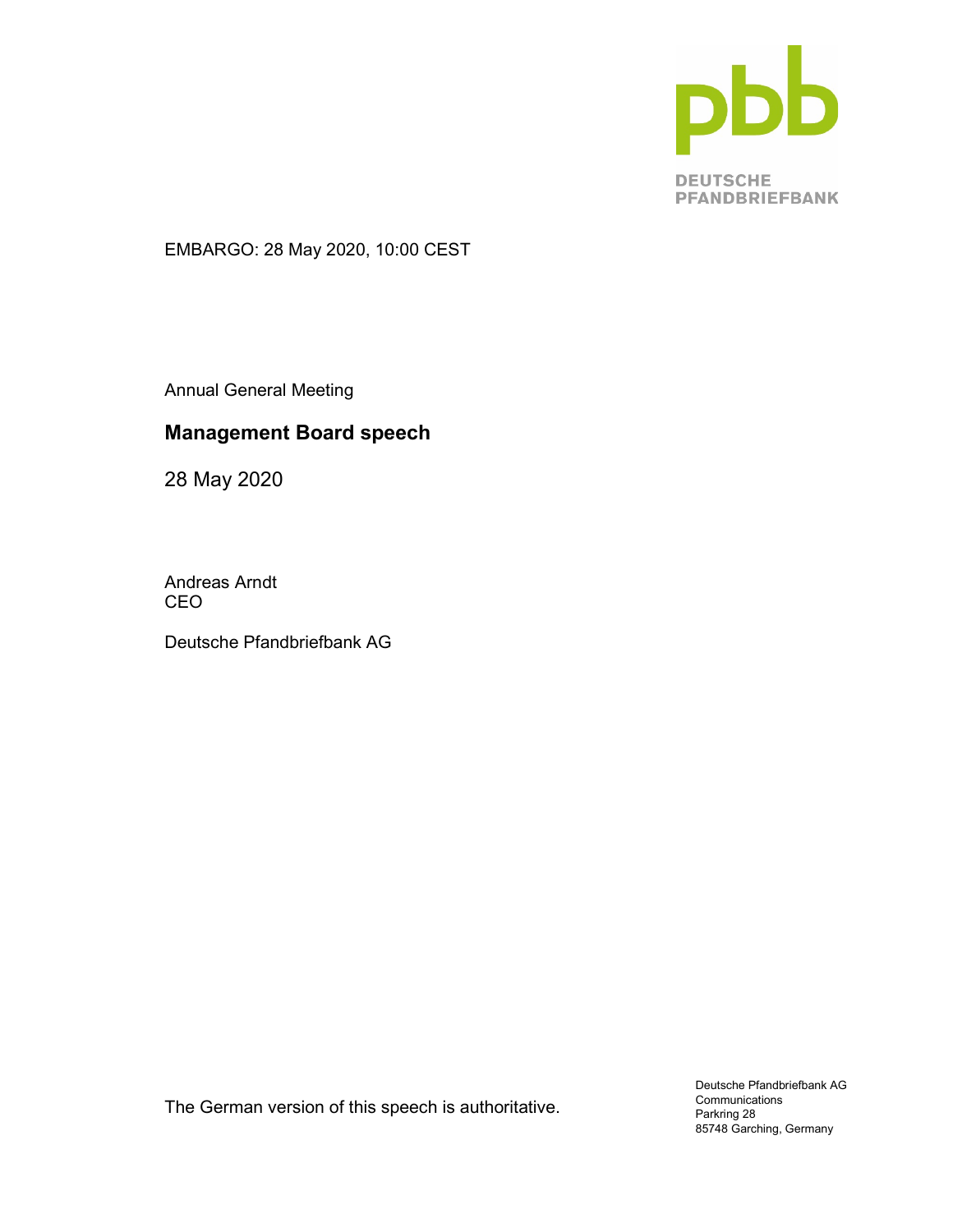# 1 INTRODUCTION

Dear shareholders, good morning. Ladies and Gentlemen,

It is my pleasure to welcome you to the Annual General Meeting of Deutsche Pfandbriefbank AG.

This year's Annual General Meeting is special in many ways:

Firstly:

Against the background of the persistent COVID-19 pandemic, having carefully considered all relevant aspects, we have decided to hold a virtual AGM without personal attendance of our shareholders. This allows us to protect the health of all participants, whilst still being able to vote on all resolutions on the planned date. However, we look forward to seeing you again in person at a later date.

Secondly:

We can report on a good financial year in 2019, including a stable performance and conservative risk profile, both of which are sustainable prerequisites for weathering any crisis.

Thanks to this stability, we are well-positioned to face the challenges related to the COVID-19 pandemic; a pandemic impacting the entire global economy, strongly burdening the real estate markets, and also taking its toll on pbb in the 2020 financial year.

Despite these special challenges, we are confident of also being able to generate a strong operative result in 2020, i.e. on the level of net interest income and general and administrative expenses. Our position is exactly as it should be during such a crisis: we have a risk-conservative focus, we are well-capitalised and have ample liquidity, with a good overview of the risks in our business, and the ability and readiness to take advantage of chances and opportunities – even in critical times.

Thirdly:

Our cautious and risk-conservative approach also requires us to propose to the AGM the retention of the amount originally intended for the distribution of a dividend for the 2019 financial year. This does not alter the fact that pbb is a dividend stock and that we endeavour to pay an attractive dividend to you, our shareholders. Nevertheless, the current situation calls for us to allocate our profit to other retained earnings and to strengthen the Bank's capital, thus following the European Central Bank's recommendation.

We are convinced that our solidity, and our comparable strength in the real estate finance market, provide us with opportunities, especially in this challenging time, which we will consistently endevour to use to our advantage. Defending our solid position, maintaining our risk-conservative approach, and proactively taking advantage of opportunities – those are our principles for the time ahead.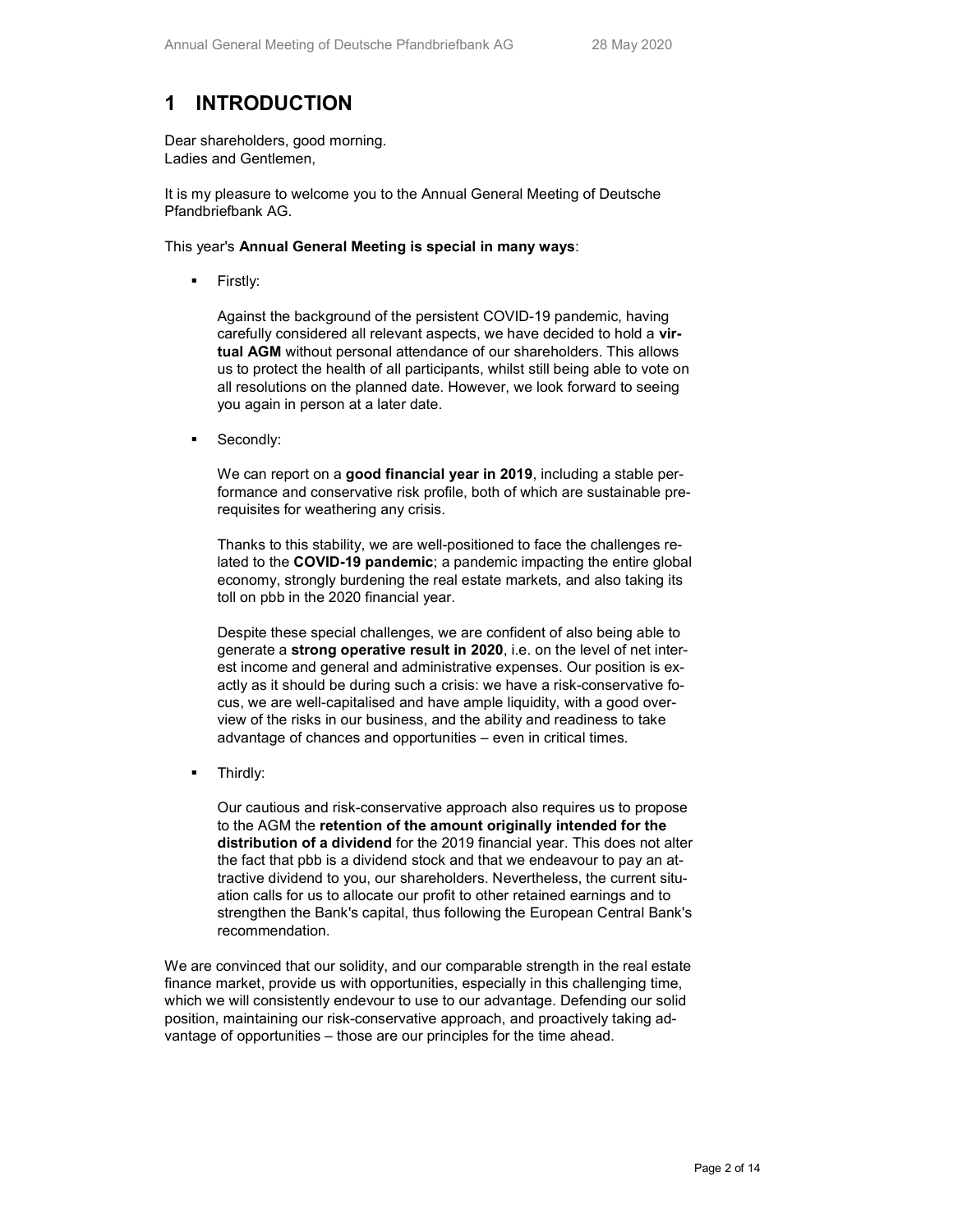So much for the introduction. I will now turn to three topics:

- **EXECT:** Last year's good, continuously stable **development of our business**, as a basis and indicator for a return to stable operative results in this year;
- to our strategic positioning and the strategic initiatives in the light of extraordinary challenges; and finally
- to the **pandemic**, and our **outlook**.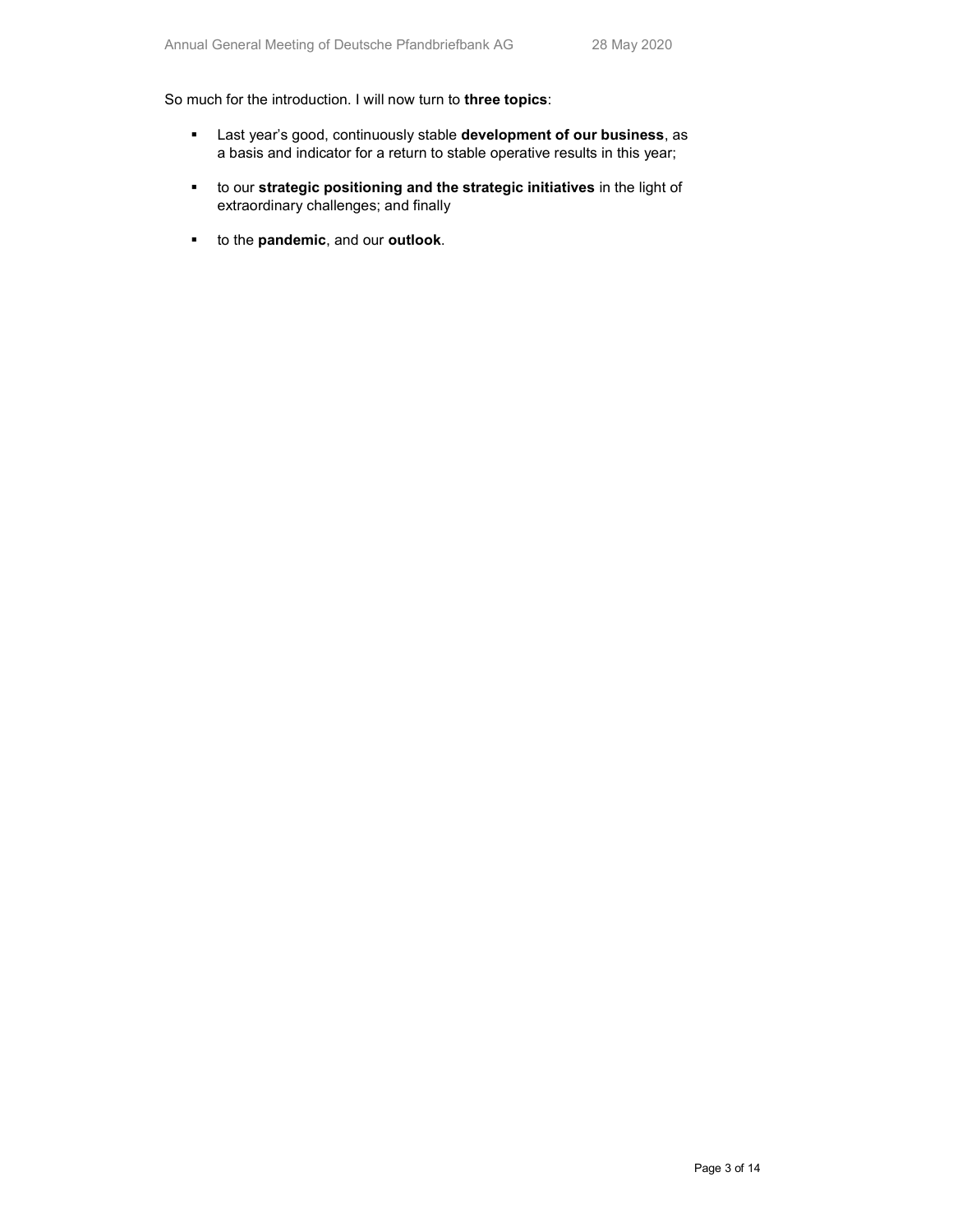# 2 FINANCIAL YEAR 2019

Let me start with the 2019 financial year, and specifically, with the operative business and the financial performance. I will then turn to the proposal for the appropriation of profits and to the regulatory indicators.

## 2.1 Operative business – lending business and funding

#### 2.1.1 Lending business: markets, new business, and portfolio

Overall, the real estate markets remained structurally sound in 2019. Despite increased macroeconomic and political uncertainty and elevated valuation risks, the real estate cycle continued its positive trajectory. Demand in the investment and rental markets was high, so prices and rents remained stable for the most part. Renewed interest rate cuts by the ECB increased the relative attractiveness of the real estate asset class in particular, putting further pressure on yields.

Despite a generally favourable market situation, **individual sub-markets con**tinued to show a weaker development. This applies, for instance, to retail properties, especially in the UK, which are particularly affected by structural changes in the sector. In addition, real estate markets in the United Kingdom continued to be burdened by persistent uncertainty arising in conjunction with Brexit.

pbb continued to position itself cautiously in this environment, which remained highly competitive. For the second year in a row, we have deliberately scaled back on new business, focusing on consistently imposing our risk standards, and of course on higher-margin business.

- This approach has enabled us to achieve a new business volume of €9.3 billion.
- Of this amount, €9 billion was attributable to Commercial Real Estate Finance, by far the biggest of our business segments (including extensions of more than one year). We are therefore exactly in the middle of the range we had set ourselves.

Gross new business margin have risen steadily since the first quarter of 2019. While the structure of new business in the first quarter led to an average gross new business margin of 135 basis points, that margin rose to an average of around 155 basis points over the year as a whole, and thus exactly to the same level as seen in 2018.

Germany remained the most important individual regional market, accounting for 47% of new business. Among the types of property financed, office buildings accounted for the lion's share, with 50%. For the year as a whole, the US accounted for 15% of new business and currently represents the second largest individual market for pbb (2018: 13%).

 At €33.4 billion, the financing volume in the strategic portfolio at yearend 2019 was slightly higher than at the end of the previous year (31 December 2018: €33.2 billion).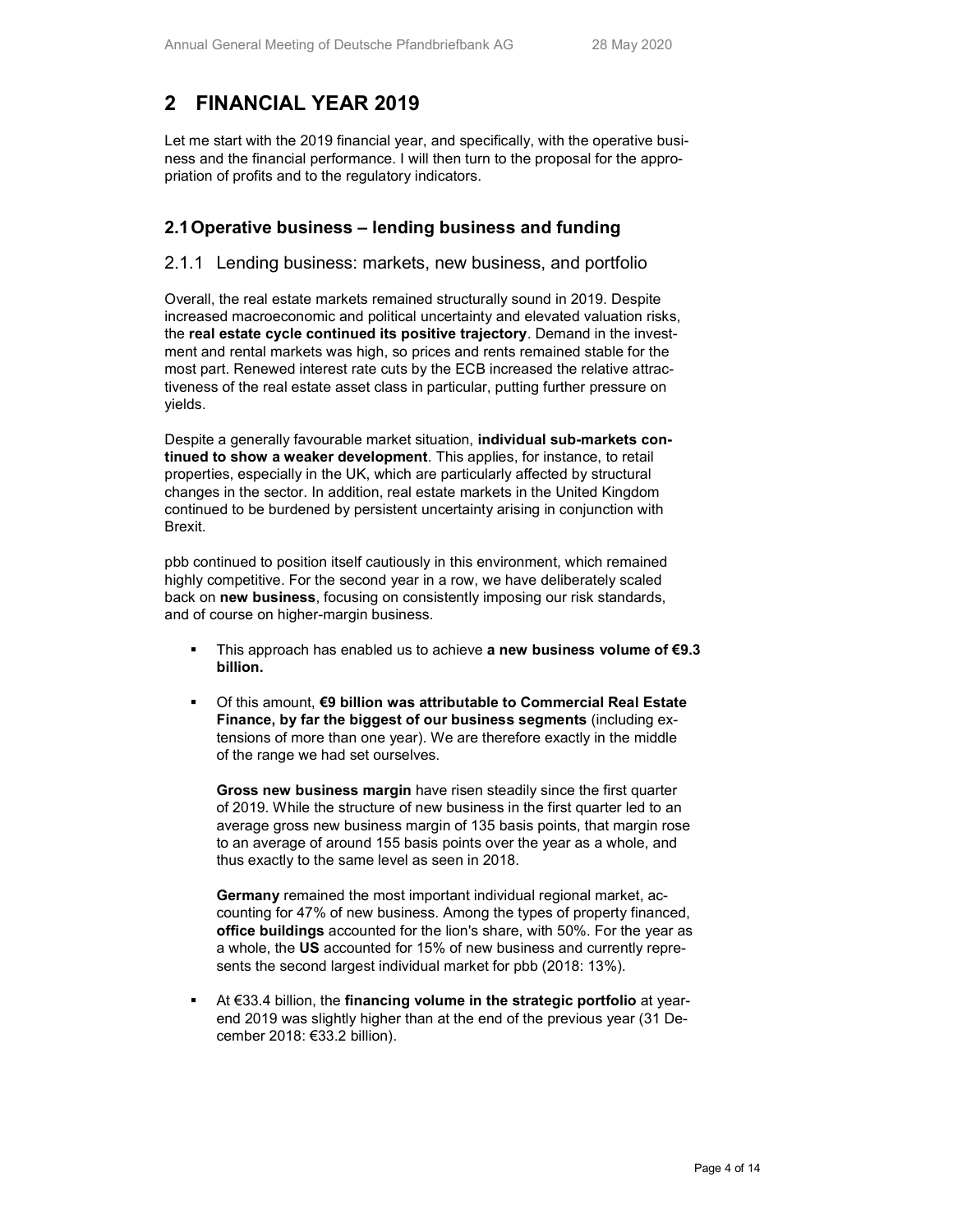## 2.1.2 Funding and capital market

In 2019, pbb raised a new long-term funding volume of €6.7 billion, an impressive confirmation of the Bank's placement power on the capital market (CHART 3).

The increase was attributable to significantly higher volumes of unsecured issues, which rose to €3.6 billion (2018: €1.6 billion).

pbb continued to issue unsecured bonds, almost exclusively in the form of senior preferred issues. Due to their ranking in the liability cascade, they have lower risk premiums than non-preferred bonds and thus have more attractive funding costs.

As in previous years, pbb has systematically and successfully expanded its share of foreign-currency issues in order to continue funding its noneuro lending business with matching currencies wherever possible, and to reduce currency hedging costs via respective derivatives.

■ At €3.2 billion, **Pfandbrief issues** were down slightly on the previous year (2018: €3.6 billion).

Issuing spreads (over 3-month Euribor) were higher in 2019 compared with the previous year; the current year's **funding costs**, however, have remained below the levels of maturing funding instruments.

On the one hand, the Bank's comprehensive and successful funding activities obviously reflect pbb's new business and maturity structures during 2019; on the other hand, however, they include a significant and forward-looking liquidity buffer for 2020 – a strategy which is currently paying off.

### 2.2 Financial performance

pbb generated very good results in the 2019 financial year  $-$  as usual, the figures I will present refer to consolidated figures in accordance with IFRS.

- At €216 million, **pre-tax profit** was slightly up on the previous year's figure – and well above our original guidance of €170 million to €190 million.
- We were able to further increase net interest income our most important income item – which, together with net commission income, totalled €464 million.

Operating income also increased significantly to a total of €506 million. This development was not only due to net interest income, but also to above-average prepayment fees of €39 million.

- Irrespective of the COVID-19 pandemic, we had already accounted for what we saw as an increased probability of a global economic and sector-specific downturn in 2019, by significantly increasing risk provisioning to €49 million.
- We have continued to invest in pbb's digitalisation process, in the US market, and in regulatory projects. Increased project expenses were largely offset by savings generated from centralising our back-office activities, and by streamlining and restructuring our Public Investment Finance business. As a result, general and administrative expenses rose only slightly, to €202 million, whilst the cost/income ratio fell to a healthy 43.5%.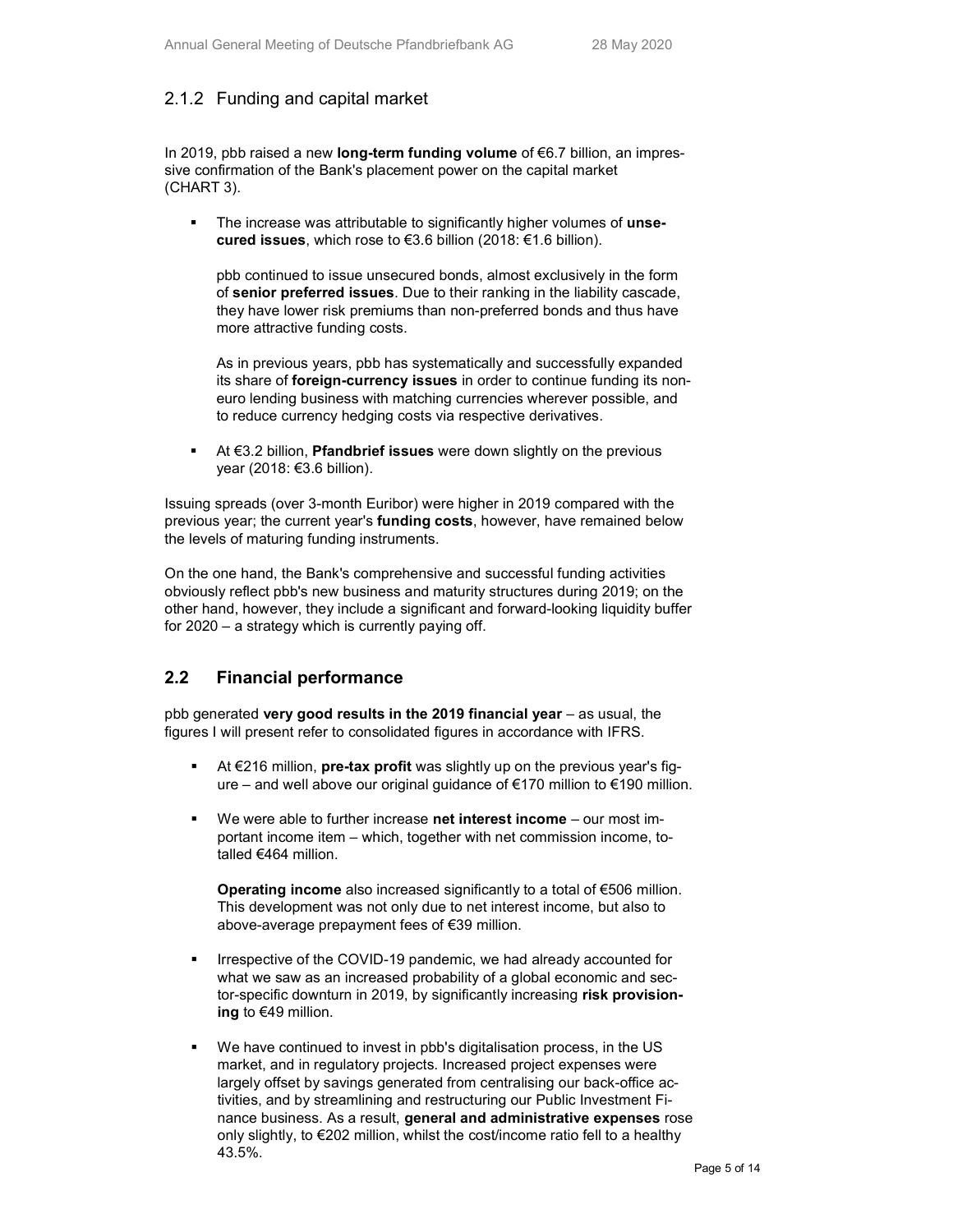Net income after taxes amounted to  $E$ 179 million (unchanged from the previous year), of which €162 million was attributable to ordinary shareholders after deducting coupon payments for additional tier 1 (AT1) capital which we had issued in April 2018.

### 2.3 Dividend

#### 2.3.1 Proposal for the appropriation of profits for the 2019 financial year

Usually, and in line with our dividend policy, net income after taxes in accordance with IFRS attributable to ordinary shareholders would form the basis for the dividend of the previous year: Of that amount  $- \epsilon$ 162 million, or  $\epsilon$ 1.20 per share – we had originally intended to distribute 50%as a regular dividend and 25% as a special dividend.

However, shortly after passing this resolution, the coronavirus crisis and subsequent economic slumps drastically changed our environment. According to all economic experts, the consequences will be significantly worse than those of the last major crisis in 2008/2009. However, a real estimate of the impact, especially as regards potential risk costs, is currently not reliably possible, in spite of all the sophisticated forecasting models we have at hand.

Therefore, the Bank continues to focus on further stabilising its capital basis, following its own principles of prudence and economic common sense – despite excellent capitalisation and a risk-conservative portfolio structure. That doesn't contradict our still-valid position as a dividend stock: with the clear message of strong and enhanced capitalisation, we are sending an unmistakable signal of strength to the capital markets – and above all, ensuring our flexibility to exploit further business opportunities and chances, even in times of crisis. This is exactly what you, our shareholders, can expect from us: we will reef the sails, batten down the hatches, hold a steady course, and keep full speed ahead, since this is the only way we will be able to pay an appropriate dividend in better times. Retaining the dividend for 2019 is our, and your, contribution to resilience during a crisis and to enhanced earnings power.

And there is another aspect: on 27 March 2020, the ECB recommended that the banks it directly supervises refrain from distributing dividends for the 2019 financial year or at least not distribute these before 1 October 2020 – due to the ongoing COVID-19 pandemic. Most banks have followed this recommendation. At the same time, the ECB clearly stated that it expects the banks' shareholders to support this effort.

On the one hand, the ECB is aiming to strengthen the capital base of banks under its direct supervision during the crisis – on the other hand, it clearly intends that banks should maintain flexibility, thus being able to grant loans in challenging times – to ensure that they can keep supporting the economy.

Taking all the aforementioned factors into account, the Management Board and the Supervisory Board revised their profit appropriation proposal at the beginning of April, to now propose to you, our shareholders, to fully allocate net retained profit of €121 million (as reported in the financial statements 2019 in accordance with the German Commercial Code) to other retained earnings.

The Management Board and the Supervisory Board reserve the right to reassess the market situation after 1 October 2020, if and when decisions can be taken with greater certainty regarding the impact of the COVID-19 pandemic. The ECB has explicitly granted banks the opportunity to present a further annual general meeting with a new dividend proposal for the appropriation of profits for the financial year 2019, if applicable.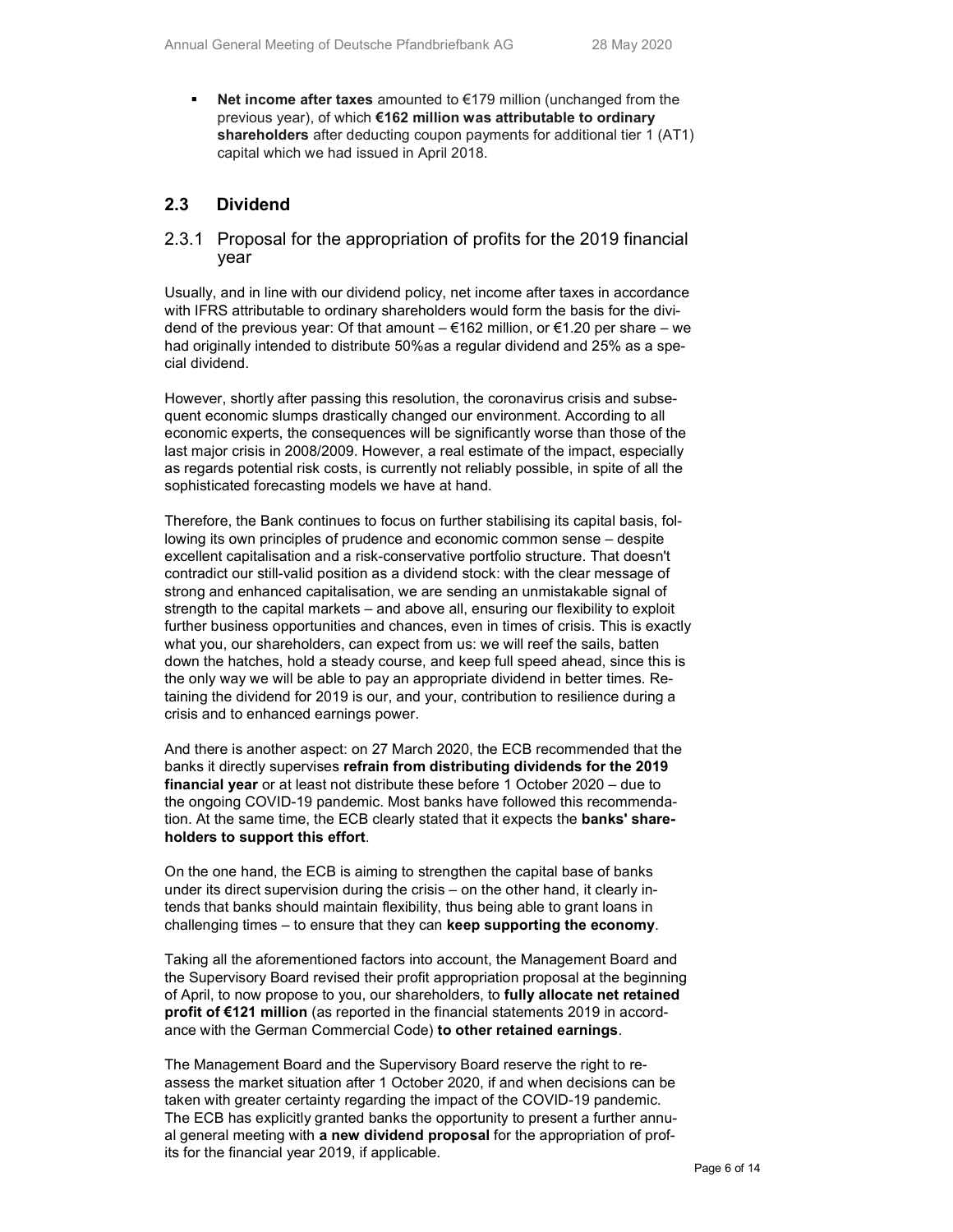## 2.3.2 Dividend policy for the financial years 2020 to 2022

As a rule, the following applies: we maintain our communicated dividend strategy for the financial years 2020 to 2022, and continue to strive for a stable payout ratio over the long term. Allow me to emphasise that we are firmly committed to our dividend strategy. However, during times of the pandemic, future distributions depend – and will continue to depend – upon economic viability, a generally more cautious assessment of overall economic development (particularly with regard to the real estate markets), as well as upon possible regulatory requirements and demands.

### 2.4 Regulatory indicators

Provided that the Annual General Meeting resolves to retain net retained profit of €121 million today, common equity tier 1 (CET1) capital will increase to €2.8 billion and regulatory capital (own funds) will rise to €3.7 billion, thus slightly improving the already stable regulatory indicators.

As at year-end 2019, pbb therefore reports a CET1 ratio of 15.9%, which includes 2019's net retained profit. pbb thus holds a significant capital buffer, over and above regulatory requirements (CET1 ratio of 9.5%, or 8.4% when considering the ECB's current COVID-19-related relief measures). Furthermore, our portfolio composition requires us to maintain a countercyclical capital buffer of 0.45%; however, this buffer has also been temporarily suspended by the ECB.

## 2.5 Notes on the pbb share price performance

I would like to take this opportunity to talk about the pbb share price performance over the past weeks. The share price performance reflects in particular the **un**certainty pervading the markets, but not necessarily the Bank's value. Following a positive performance up to February, our share price has now suffered above-average losses. The fact that – in comparison to other listed banks – we have suffered the lowest level of losses on a relative basis since mid-July 2015, the time of pbb's IPO, is admittedly only a small consolation. According to the current consensus of analysts covering pbb, the true market value – based on the intrinsic operative value and the Bank's risk-conservative positioning – is materially above today's share price.

Dear shareholders, allow me to summarise my comments on the 2019 financial year as follows:

In a challenging environment, pbb achieved or exceeded its new business targets with regard to volume and quality of new business.

The positive pre-tax profit of  $E$ 216 million exceeded our expectations and the market forecasts.

In view of these challenging times, we propose to you a retention of our net retained profit of €121 million. By allocating the amount to other retained earnings, we continue to strengthen our capital ratio and therefore contribute to the stability of the financial system.

We will re-assess the situation after 1 October.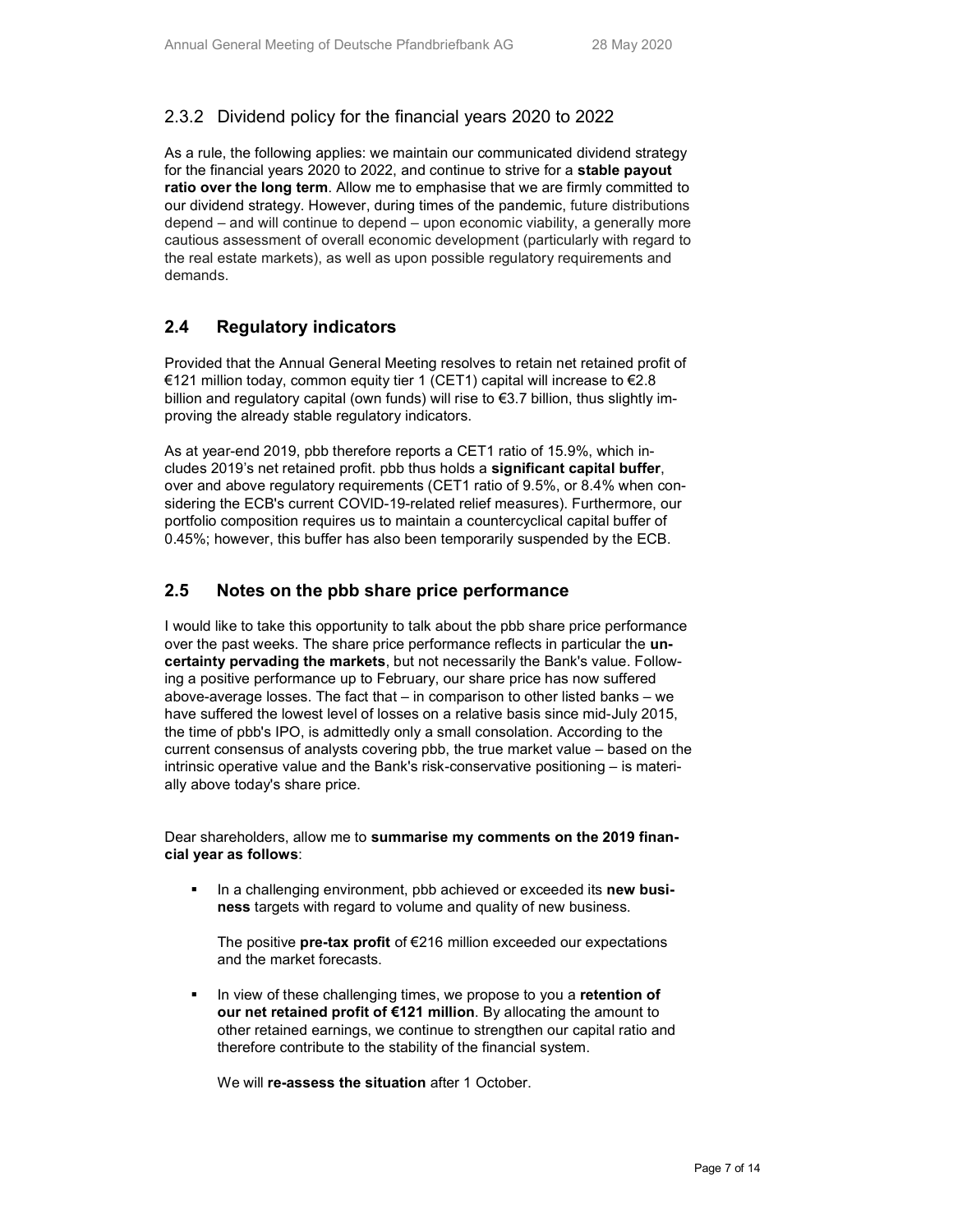# 3 STRATEGIC POSITIONING AND STRATEGIC INITIATIVES

Despite the crisis – or in fact, because of the crisis – we rely on four principles based on our strategic positioning and initiatives:

1. Risk-conservative approach as senior lender

In light of the crisis, we are exactly where we should be: senior loans plus high equity commitments from first-class, responsible investors and sponsors for properties in good or prime locations.

#### 2. Crisis equals opportunity

The Bank's capitalisation and expertise allow us to actively exploit chances and opportunity in the market.

3. Organic expansion through innovation and digitalisation Digitalisation is often equated with disruptive development and external growth. We are committed to expanding our business organically, focusing on the client interface, internal process efficiency, and the development of new platforms.

#### 4. Sustainability and environmental protection

Aside from how we ourselves behave, in the years to come, green properties and green funding will become key and structural challenges for the real estate industry – impacting prices, risks, and development opportunities.

### 3.1 Risk-conservative approach as senior lender

Due to the major uncertainty overall, especially regarding expected risk costs, we will refrain from providing a new guidance in this respect. However, we will shed some light on the key determinants of our risk positioning which in turn positively influence the level of future risk costs and provisioning.

### 3.1.1 Loss allowance recognised:

Firstly, we strengthened and expanded our loss allowance in the last two quarters, in three dimensions:

- We expanded portfolio-based loss allowance in December 2019 and as at March 2020 – by more than €60 million in total, thus increasing the amount carried by 66%.
- We have calibrated the risk parameters probability of default (PD) and loss given default (LGD) at a significantly higher level, in line with expected requirements under Basel IV.
- We have made our **RWAs** more resilient to crises: in our core business, Commercial Real Estate Finance, we have increased the amount of risk-weighted assets by approximately 75% (and thus reduced future crisis-induced fluctuation). At the same time, we have successfully taken a substantial part of the portfolio, especially as regards public-sector financings, from the oscillations of the advanced model approach, transferring it into the (less volatile) standard approach.

In short: even if the impact of the crisis hits harder, we have significantly strengthened our balance sheet stabilisers and made the Bank more resilient.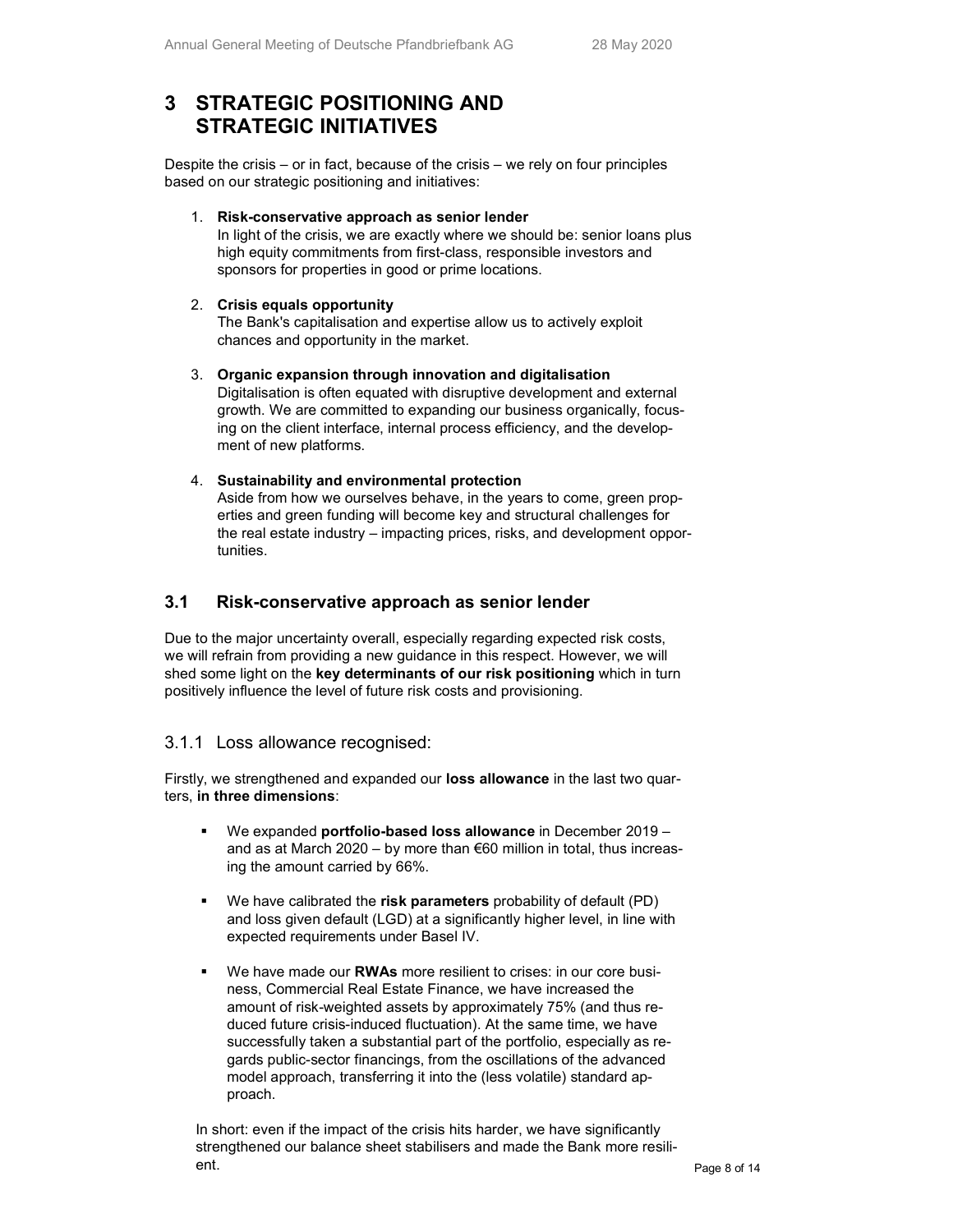## 3.1.2 Individual transaction risk buffer

Buffering individual transaction risk: the  $5$ -barrier principle – or loss allowance measures via a close-knit conservative lending process:

First barrier:

Ensuring interest payments: the average interest cover ratio (ICR) from our clients' operative net income amounts to 300%, i.e. 66% of current net income could fall away before interest is no longer paid.

Second barrier:

High market-induced valuation discounts may reduce collateral values. However, average loan-to-value ratios of 54% across the entire portfolio function as a strong safety buffer, demonstrating our clients' strong equity commitment.

Third barrier:

In the event that contractual terms (ICR covenants or lending covenants) are breached, additional liquidity, e.g. from cash reserves, from the transaction can be used to service interest or principal payments; also, investors typically maintain margins.

Fourth barrier:

Even if the transaction cash flows are currently insufficient due to the COVID-19 pandemic, a payment deferral or a deferral of redemption payments can be agreed upon to support and bridge the crisis-related situation, without payment delays or defaults arising.

 Fifth barrier (in fact, this should probably represent the very first barrier):

The first step is selecting the properties and sponsors. Prime locations and crisis-proof sponsors survive the crisis.

Since we have consistently applied these criteria in the past years, and if anything, enhanced them in the past two years, we consider ourselves to be wellpositioned, even for an intensive crisis period. Nevertheless, for the sake of transparency, I should mention that even these barriers are not foolproof insurance against risks.

## 3.1.3 Capital buffer

Our conservative regulatory capital levels are paying off – as a buffer against potential increased risk provisioning and risks costs or higher RWA requirements, and also as reserves, providing for our flexibility in new business: with a CET1 ratio of 16.3% and a capital base ready for implementation of Basel IV as at the end of the first quarter 2020, we are not only a frontrunner among our peers but also almost 8% above the current regulatory requirements mentioned above.

In sum: the three factors - risk provisioning, selection of individual exposures, and our capital buffer - weatherproof our ship.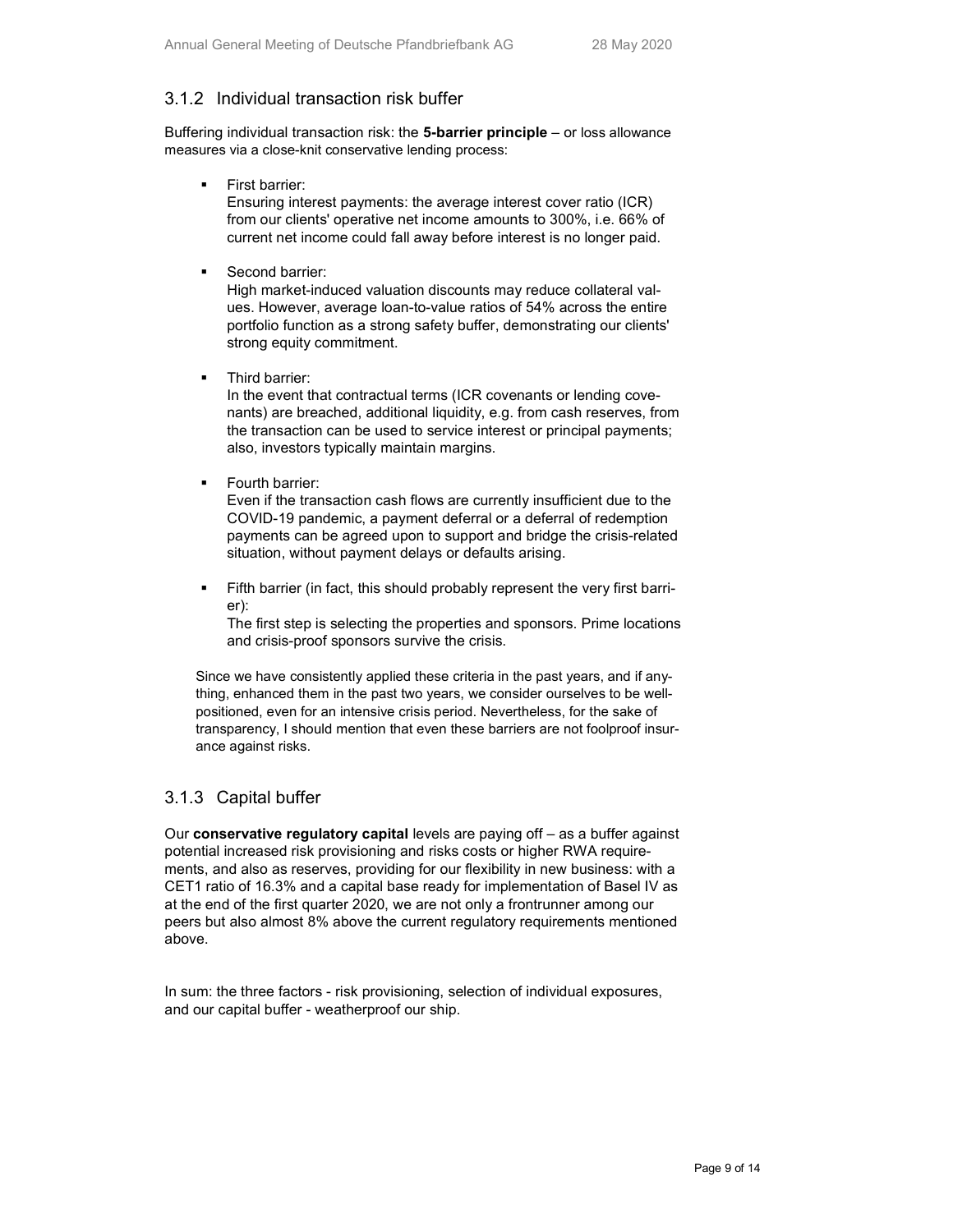## 3.2 Crisis equals opportunity

The Chinese characters for "crisis" and "opportunity" are identical. We not only define our capitalisation as protection against risks, but also as potential for expanding our business. In a situation where not all competitors have the same room for manoeuvre in terms of capitalisation, we are in a position to realise better terms and conditions, exploiting business opportunities with an attractive risk/return profile.

Again, we want to give the clear signal that we are here for our clients – and we have the capacity to do business, both in terms of capital and liquidity. In fact, given the price correction that has taken place, some sub-markets and asset classes clearly offer more attractive risk/return profiles than they did three months ago.

#### 3.3 Organic expansion through innovation and digitalisation

We deliberately commit to organic, steady expansion and to the Bank's innovative development. We take advantage of the Bank's diversity, and continuously bring together employees from a wide variety of functions, across different locations - and from all levels of the corporate hierarchy - to develop new ideas for new products, and new processes. In other words: this way, we involve the entire Bank. Although this is not strictly limited to initiatives relating to digitalisation, it is true to say that all of the ideas developed in 2019 were very much along these lines. We will continue to adhere to this approach during 2020, i.e. to develop new ideas from within the Bank, rather than 'buying' them in from outside, because we consider this approach to be more constructive and, at the end of the day, cheaper than selective investments in various FinTech ventures or other stand-alone projects.

pbb's digitalisation initiatives essentially fit into one of three key areas defined in our digitalisation strategy, namely improving client interfaces, increasing internal efficiency, and developing new sources of income.

• Our digitalisation initiatives aim to significantly improve the **interfaces** with our clients: we provide digital insight and overview on the status of our approval processes; we inform them about contractual documentation requirements (and the status of completion); we exchange documents via electronic data rooms; we provide information on current account balances and amortisation progress – and clients submit their current business figures and tenant details, electronically.

We will be rolling this out during the fourth quarter – or at the very least, key parts thereof. Importantly, we will have financed the requisite investments from ongoing profits.

- At the same time, a digital client interface will also help to significantly enhance the efficiency of internal processes – an exercise that we will commence with first projects during the second half of the year. We already deploy software robots to relieve our colleagues of more timeconsuming tasks associated with lower productivity.
- When seeking to tap new sources of income through digitalisation, platforms are absolutely essential today. They stem from areas where supply and demand tend to be fragmented and lack transparency. Whilst platforms originally focused more on B2C relationships, today, more and more B2B relationships are becoming the main focus.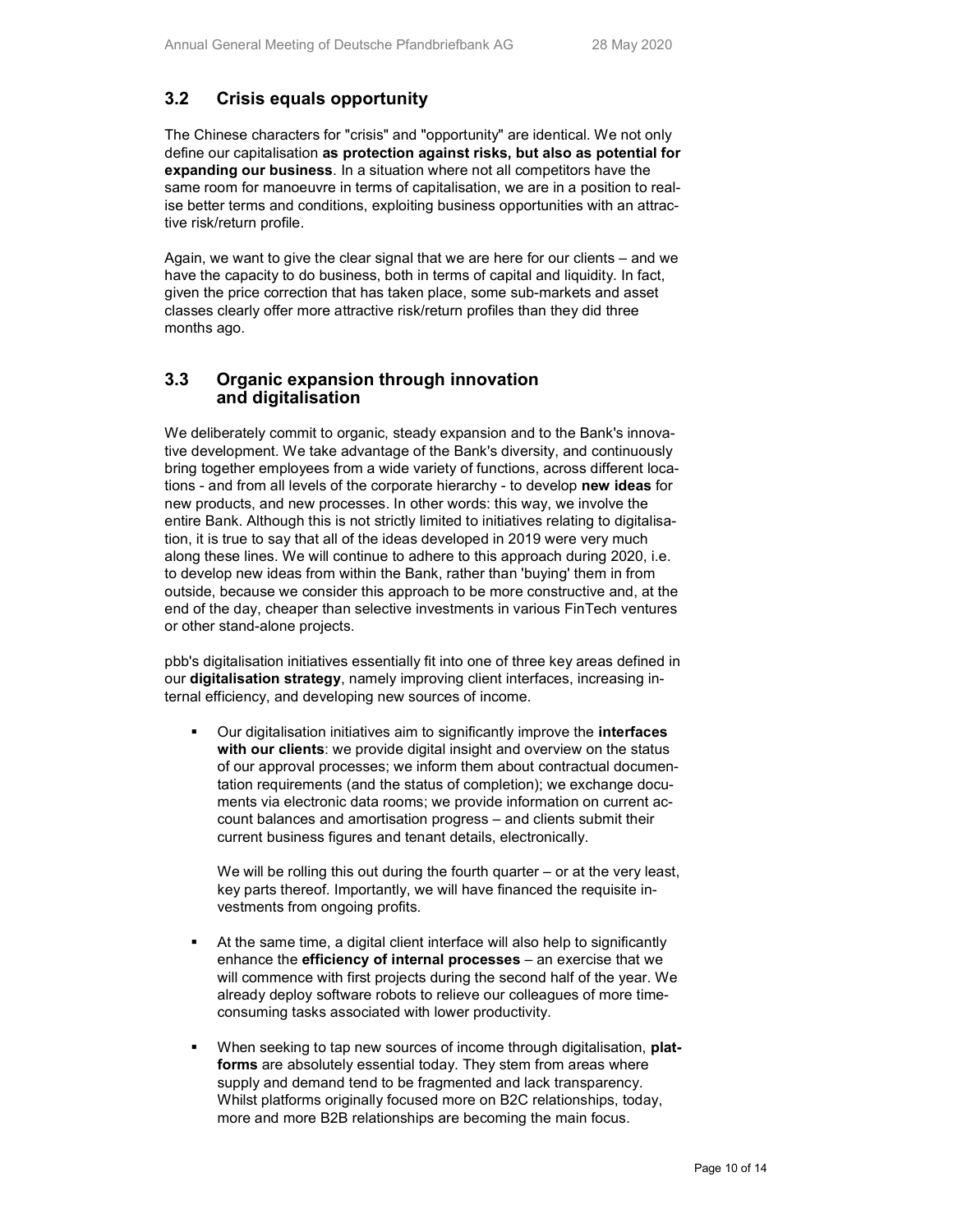Although the market for public sector financing is well established, it tends to be organised locally. This makes it difficult for investors in particular to access the market. In 2018, pbb launched its municipal financing platform CAPVERIANT, a wholly-owned pbb subsidiary and basically a FinTech within the Bank. After the launch in Germany, CAPVE-RIANT is now also active on the French market. The platform is experiencing growing user numbers and a significant increase in the number of financing tenders.

At the same time, we are also looking into the question of whether, and if so, how and when platforms for commercial real estate financing will become more relevant. pbb is committed to be a part of this development.

#### 3.4 Sustainability and environmental protection

Aside from how we ourselves behave, in the years to come, green properties and green funding will become key and structural challenges for the real estate industry – impacting prices, risks, and development opportunities. The next steps in focusing the Bank's core business on sustainable real estate financing are to introduce green loans and to issue green bonds. This way, we hope to meet the requirements of a broad range of stakeholders in terms of sustainable finance. For this purpose, we have defined clear sustainability criteria and standards for our lending business, and introduced a 'green registry'.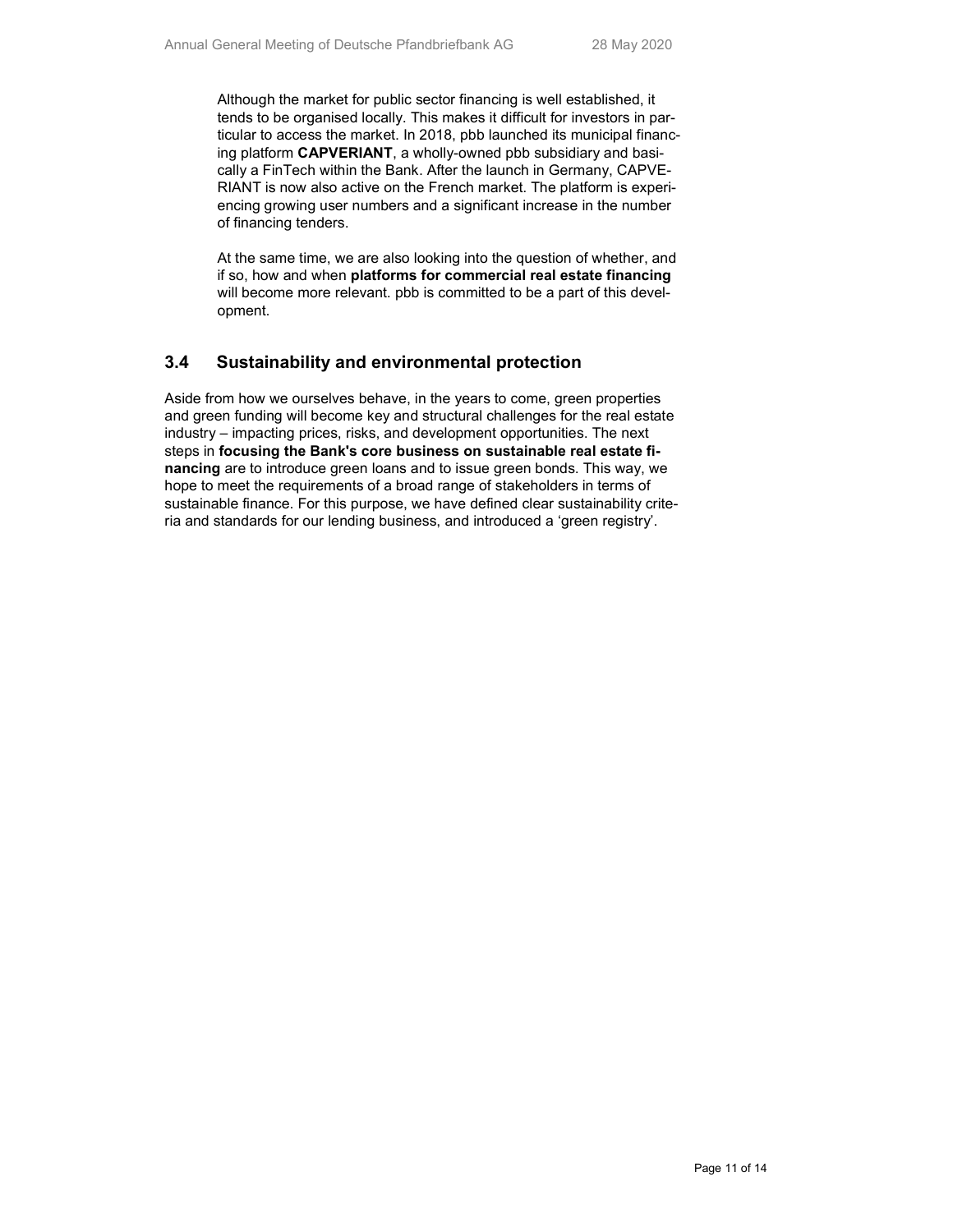# 4 PANDEMIC AND OUTLOOK

Dear Shareholders,

The next real estate crisis has obviously taken a grip on the world. Although it had been predicted for years – sometimes more, sometimes less – the crisis came as a surprise, since it was not driven by economic conflicts or political distortions, but by a pandemic that imposed strict limitations to private and public life, a lockdown of the economy, and travel bans.

As one of the leading real estate finance providers, pbb cannot escape this market development. That is why we have recognised additional, precautionary portfolio-based stage 1 and 2 impairments, alongside fair value adjustments. As a result, taking the bank levy for 2020 into account, we have posted a profit of €2 million for the first quarter.

Three aspects are material in this respect.

- Net interest income was roughly in line with the average of the last four quarters. We are also keeping our costs under control, anticipating an unchanged cost development year-on-year. Furthermore, new business has been in line with our planning, thus demonstrating our stable operating earnings base in the first quarter of 2020. We are confident that this should also apply to the entire financial year.
- o €30 million of impairments (out of a total of €34 million) related almost exclusively to non-impaired exposures, for which we have recognised impairments as a purely precautionary measure, and based on model calculations. An additional €4 million in specific impairment charges related to a shopping centre in the UK, for which we had already recognised impairments.
- $\circ$  In order to prevent cyclical exaggerations, regulators and external auditors have advised banks to assume a medium-term ('over the cycle') perspective in their assessment of the macroeconomic impact, and expected asset price developments. We have only used this relief to a very limited extent, having maintained our conservative approach.
- As already mentioned, we hold significant capital buffers, which materially exceed minimum regulatory requirements. Furthermore, we continue to have sufficient liquidity at our disposal. Looking ahead, thanks to Pfandbriefe as a crisis-proof funding instrument, customer deposits, and the ECB's extensive financing programmes, we are in a very good position as far the funding of our business is concerned.

Therefore, we can and will continue to support our clients with their transactions. The relationship with our clients and a willingness to renew loans - or to grant new loans - are our top priorities.

However, we would also like to use **business opportunities** arising from the current situation to our advantage, as we are in a position to do so. We assume that, with even stricter risk standards, we will be able to generate better margins than last year. And we expect that the combination of real new business and long-term extensions, in addition to fewer early loan repayments, will contribute to stable portfolio development.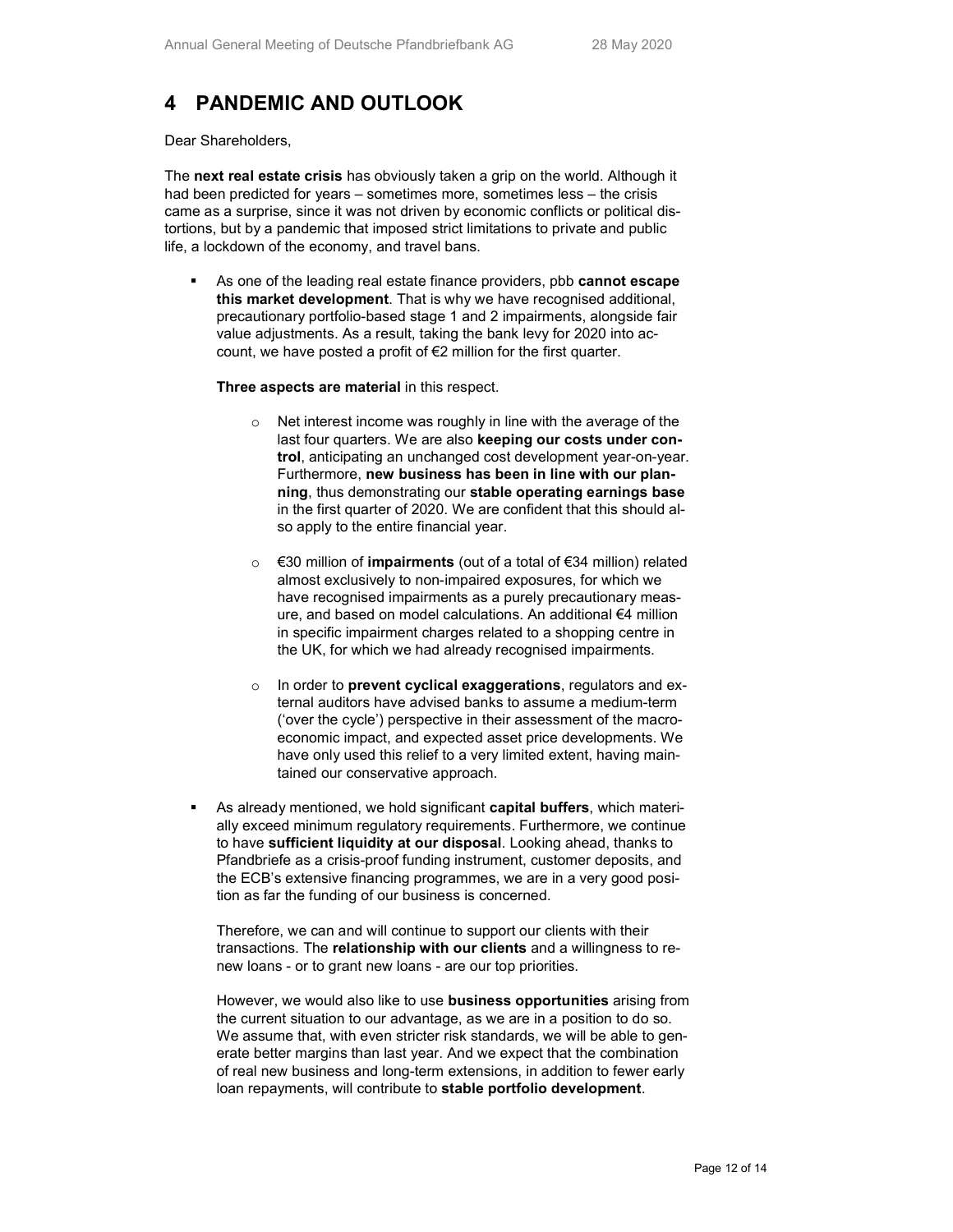- We anticipate a fast and significant decline in real estate values in the current year, which on certain sub-markets may continue into the second half of the year, and even into 2021. However, generally speaking and concerning most types of property, we currently anticipate a marked turnaround in the price development to already take place during the second half of 2020, with prices largely recovering over the next two years.
- We treat and monitor existing exposures as well as new business in line with the criteria which I have already outlined in the previous section. In this context, three property types currently find themselves in the spotlight.

Retail properties currently account for around 16% of our portfolio. In the past years, we have already reduced the retail portfolio volume by one-third due to the structural changes in online business.

Hotels account for only 5% of our portfolio and comprise only business hotels in major German cities, as well as in London and Paris.

Finally, development financings – in other words, properties under construction – account for 16% of our loan book, of which nearly 80% is in Germany, with experienced investors, prime locations, and an excellent infrastructure, high pre-letting or pre-sale rates, as well as extended long stop dates.

For asset classes, which are particularly exposed during this crisis, the same logic applies as to our entire portfolio. Conservative lending values and a sufficcient interest service cover ratio in almost all transactions, reflect the stable quality of our portfolio.

I would like to take this opportunity – against the background of the pandemic, but also on a very general note – to express sincere thanks to all of our colleagues at pbb. It was the quality of work, but also the foresight, commitment and motivation of all pbb's staff members which have carried the Bank over recent months, and which allow us to provide a robust outlook for 2020.